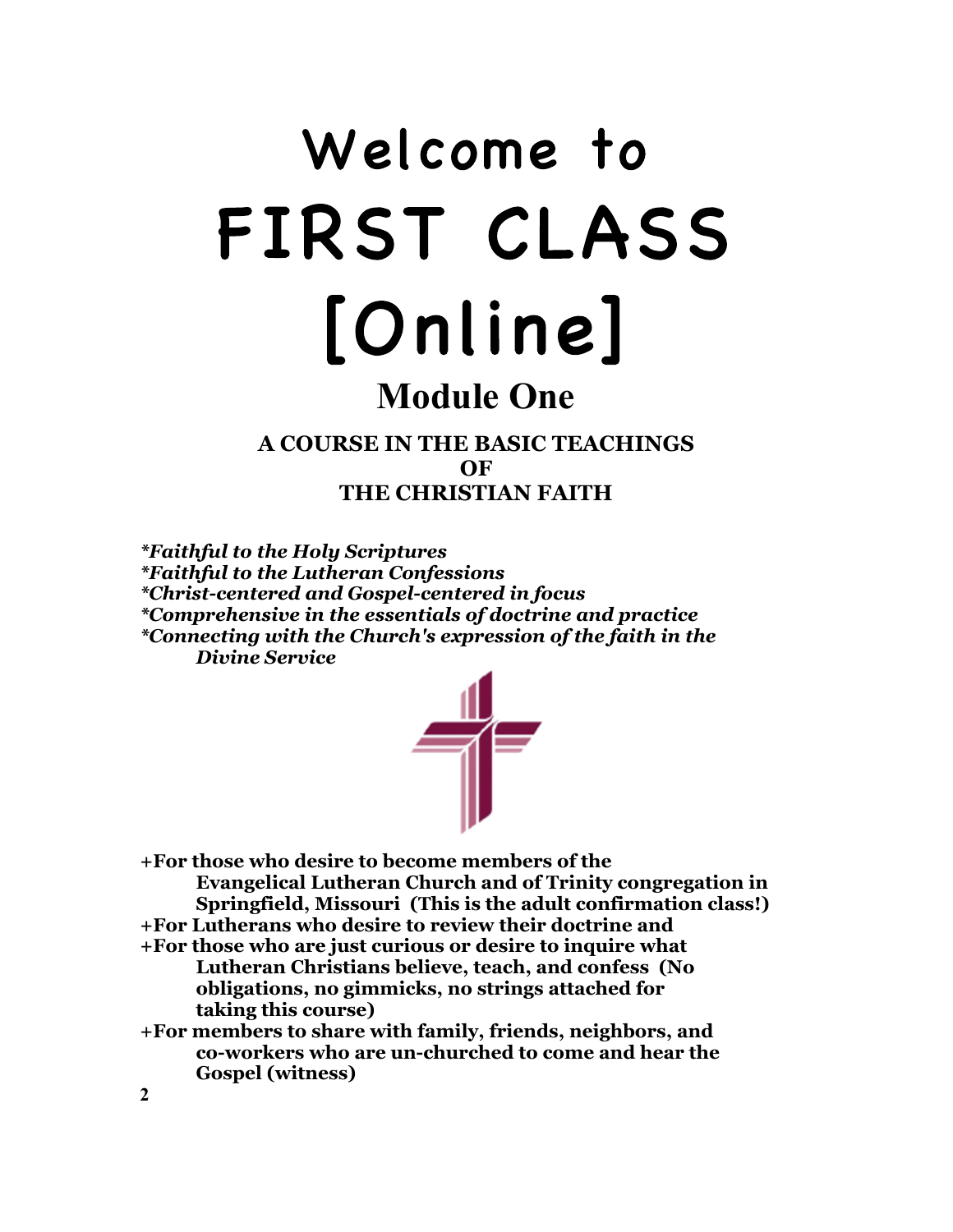# **Note: Welcome to Trinity Lutheran Church!**

Trinity Lutheran Church was founded in 1910 and is the mother church of the Springfield, Missouri area Lutheran Church-Missouri Synod congregations. In its history, the congregation was blessed with three long-term pastors (Rev. A.V. Woker 1917-1935; Rev. E.H. Koerber 1936-1966; and Rev. C.W. Heilman 1967-1985), all of whom were sound theologians and gifted teachers of the faith. From humble beginnings Trinity has been blessed to establish itself in the Springfield community, while planting eight other mission congregations and a full time campus ministry in the regional area. Trinity further experienced the joy of church and mission planting working alongside some of its own daughter congregations to establish other mission starts and, in 1984, a Lutheran School. For nearly five years, Trinity hosted the offices of Lutheran Family and Children's Services of Southwest Missouri, but God blessed this ministry to outgrow our campus and relocate in a more accessible, larger Springfield location.

In the first decade of this 21st century, Trinity established a full time youth ministry and, in partnership with the Missouri District, a full time Hispanic mission, initially here in Springfield. But after economic conditions in 2008 negatively impacted the Hispanic population, Pastor Manny Rodriguez was transferred to Sedalia, Missouri, with Trinity as a sponsoring partner, until the mission there—Amigos de Cristo Lutheran Church—was blessed to become a chartered LCMS congregation!

In 2010 Trinity celebrated its centennial, and also became a family ministry certified congregation through the Missouri District Family Life Ministry Institute. Trinity also launched a Second Century Committee to plan for facility expansion to accommodate the growth with which God had blessed the congregation. In 2015, Trinity dedicated a new facility—The Trinity Family Center. A number of other projects were also completed, bringing updates and upgrades to other facilities. In 2017 the congregation dedicated a new organ after completing a total renovation, beautifying the sanctuary.

Trinity's campus is on a nearly 3-acre site just a few blocks south of Missouri State University on the west boundary of the historic Phelps Grove city park. Diverse neighborhoods surround our church—from established and distinguished to college rental housing—blessing us with wonderful opportunities for outreach. The internationally acclaimed Bass Pro Shops headquarters with Wonders of Wildlife bring hundreds of thousand of visitors annually within a few blocks of our church. One of southwest Missouri's largest two hospital complexes is also within a short distance of the Trinity campus. Trinity is situated in the center of Springfield, third largest city in Missouri, boasting the largest public school system in the state.

At the end of February, 2018 the congregation will vote on a future plan for the Trinity family, following an in-depth strategic planning process conducted by the Trinity Church Council. An updated Mission Statement, Vision, list of Core Values, and focus on Critical Targets will be presented as the foundation for completing the particulars of the long range plan regarding programming, staffing, facilities, and financial sustainability. **3**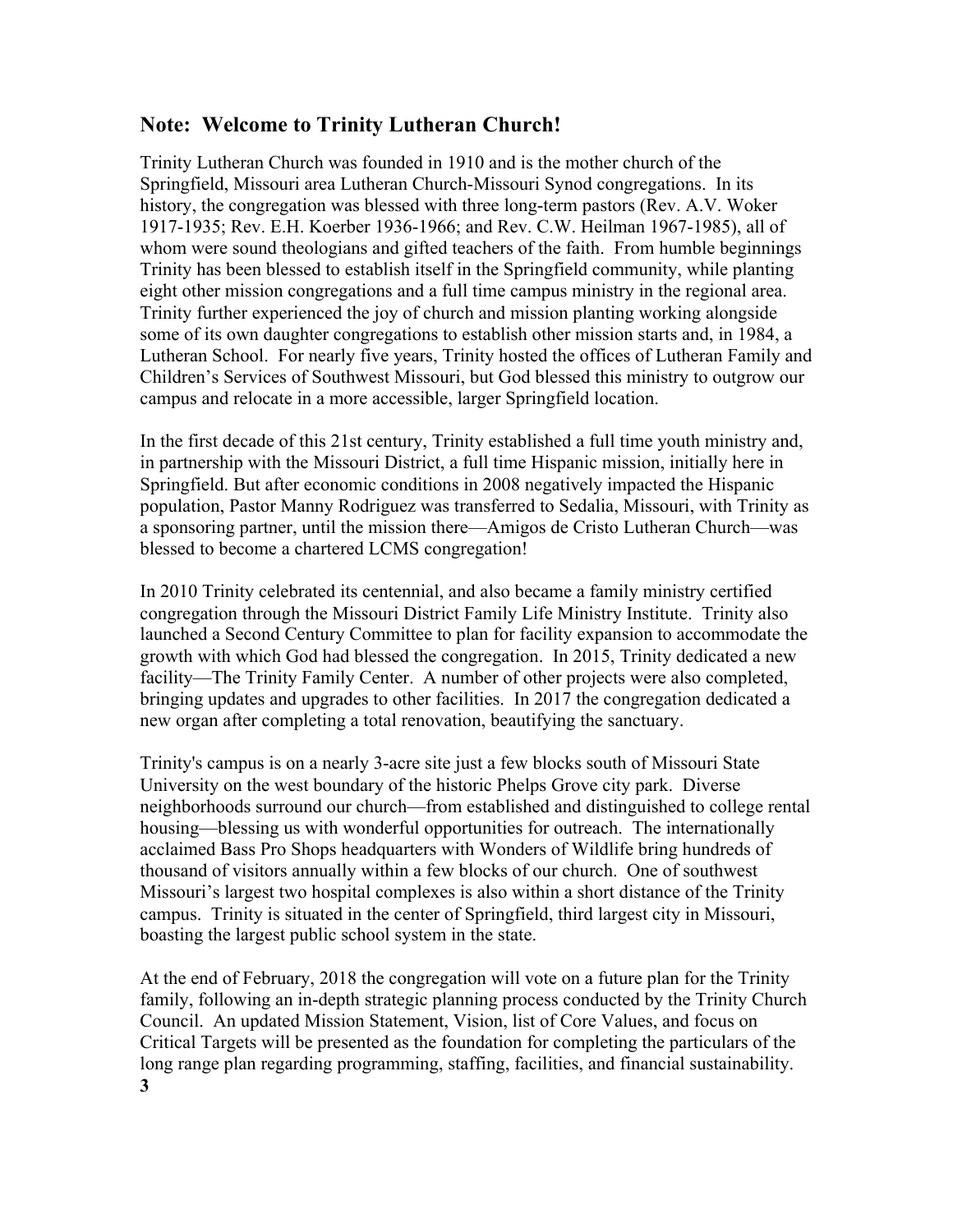

## MEET OUR STAFF!

**Senior Pastor William R. Marler** was called to Springfield in 1986 to serve as the Campus Pastor and Associate Pastor at Trinity. He was installed as Trinity's Senior Pastor in November, 1998. He is a 1983 graduate of Concordia Seminary, St. Louis, where he remained until 1986 pursuing further studies in church history at Concordia and St. Louis University. His first call was as a professor and pastoral counselor at Lutheran High School South in St. Louis. Pastor Marler has served on numerous circuit, District, and synodical boards and committees, including terms as Fourth- and Third-Vice President of the Missouri District. In June, 2015 he was a candidate for District President, and was elected as the District First-Vice President, an office served by a parish pastor who remains in his church. He also serves a Synod Reconciler. He has taught for twenty-seven years at Missouri State University in the Department of Religious Studies in the field of Religion in America. He is married to Katherine, an educator serving in the Springfield Public Schools gifted education program. The Marlers have raised three children, and were blessed in 2016 with their first grandchild.

**Associate Pastor Nicholas (Nick) Hagerman** was graduated from Concordia Seminary, St. Louis in May, 2011, and received his first call to Trinity. Pastor Hagerman grew up in Maryland, completed his Bachelor's degree at William and Mary, where he was a history major. Upon graduation he entered the seminary to prepare for his career in ministry. He served his vicarage in Arizona, giving him a number of rich experiences in church work from east to west. Pastor Hagerman serves on the Missouri District Board of Family Life and Youth Ministry, especially utilized in singles' ministry, junior high school ministry, and Junior High Confirmation retreats. He served as the Springfield Circuit pastoral delegate at the 2016 Lutheran Church-Missouri Synod Convention in Milwaukee. Recently he has begun studies in the Doctor or Ministry (D.Min.) program at Concordia. Pastor Hagerman and Claire Brown were married in April, 2013. Mrs. Hagerman grew up in Springfield where she and her family belonged to Redeemer Lutheran. She attended the University of Missouri, and is a pediatric nurse. The Hagermans are blessed with a two sons.

# **Director of FamilyLife Ministry—Vacant**

This position at Trinity is currently vacant.

**4**

**Director of Age-Based Ministries—Ms. Jennifer Boyd**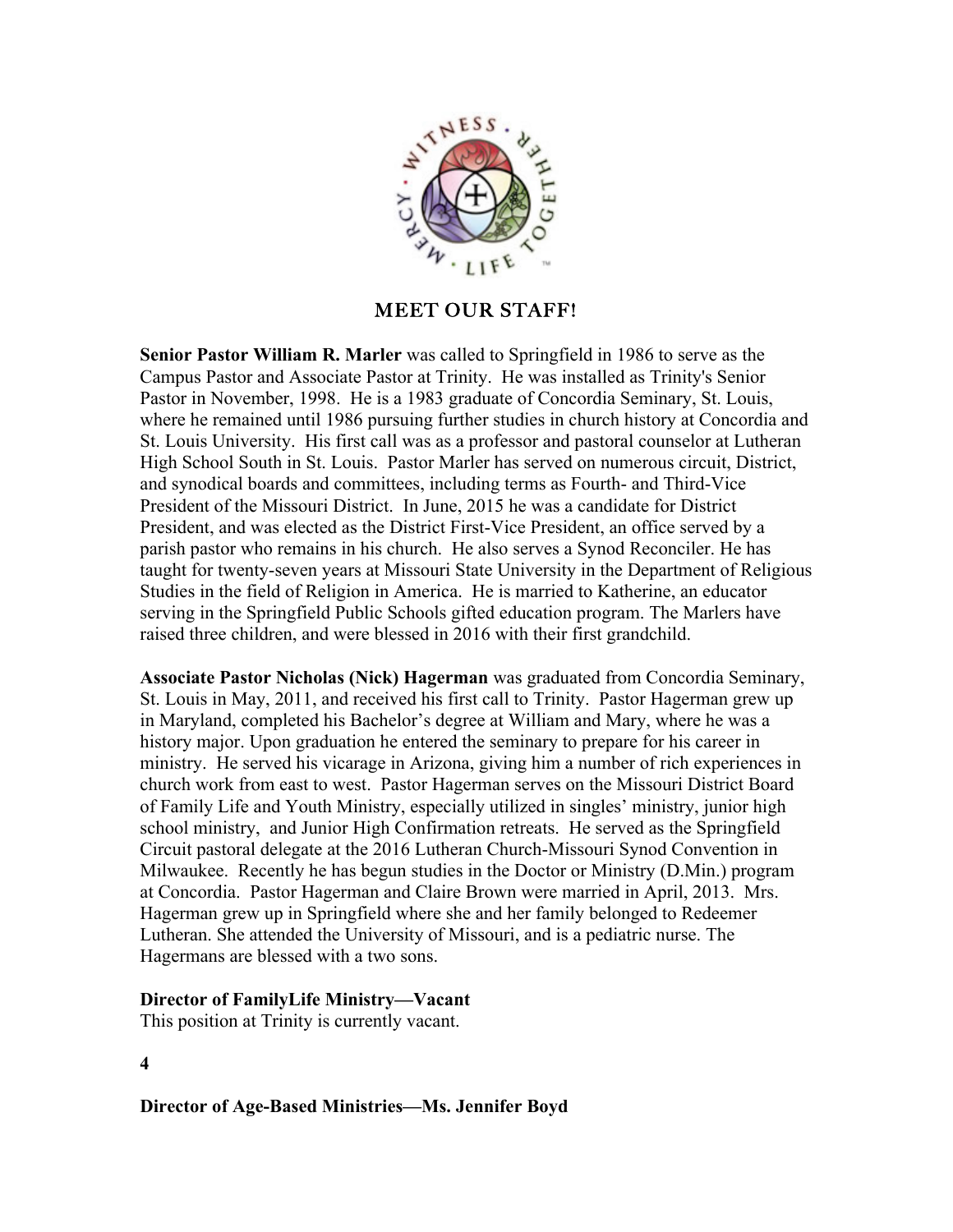Jen began serving on Trinity's staff in 2014-2015 as a Parish Assistant. In March, 2015 the congregation, recognizing her talents and skill sets in ministry, redefined her duties and responsibilities to work with all of our children's and youth ministry groups, the college ministry, the older adults ministry, and other age-based groups. She also implemented and developed family ministry programs. Jen has also served in mission and ministry as Director of the Lutheran Student Center, our Missouri District campus ministry in Springfield. Jen grew up at Trinity, was graduated from Ozark High School, and Missouri State University. She also works in her family's business, so she brings to Trinity's staff business experience and gifts in administration, technology, and logistics support. Jen is the mother of two children, a son and daughter.

#### **Director of Music Ministry—Dr. Grace St. Pierre**

Dr. Grace is a life-long professor of music and, while serving the past five years as our Director of Music Ministry, has taught at Missouri State University (where she continues as a faculty member), Drury University, and Evangel University here in Springfield. A well-known teacher and musician in the area, she has also served in many community choirs, operas, and other musical events. Dr. Grace directs the Trinity Choir, and overseas all of our vocal choirs, ensembles, and vocalists, as well as instrumental music and choirs, including the adult bell choir (Heavenly Vibrations) and the flute ensemble. She also is responsible for children's vocal and chime choirs. She recruits members and promotes music ministry at Trinity. Often she is selected to direct area-wide Lutheran musical events, including Missouri District Convention combined choirs.

#### **Office Manager—Angela Bruton**

Angela also grew up in Springfield and at Trinity. She earned her bachelor's degree here at Missouri State University, and upon graduation, worked in the Communications ministry at The International Center of The Lutheran Church-Missouri Synod. She married her husband Jim, and moved back to southwest Missouri. She and Jim lived in West Plains, where he was employed as a physical therapy specialist and athletic trainer at the Missouri State University campus there. When Jim accepted a position with the Cox hospital system here in Springfield, they moved back to their hometown and rejoined Trinity. Angela became our Office Manager in 2009. Jim and Angela are blessed with two children: an adult daughter, and a son, Kyle, whom in 2010 the Lord took to heaven to live with Jesus there. Trinity's exceptional children's playground is named after Kyle. Angela's gifts of administration, communication, and compassionate servanthood are a blessing to the Trinity family.

Also serving on Trinity's staff are **Ron Shepard**, custodian and **Mrs. Phyllis Hansen**, secretary emeritus

Our church's mailing address is: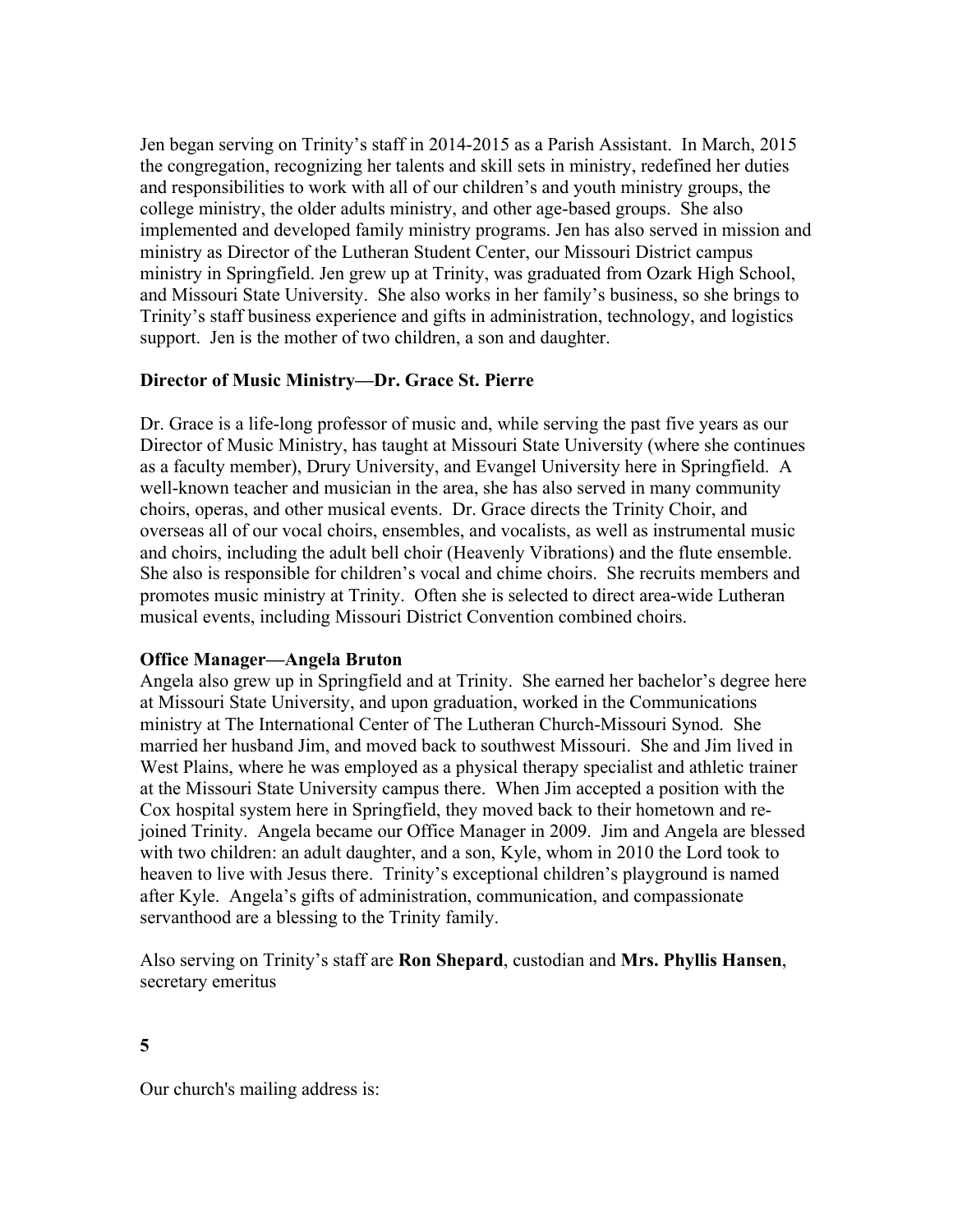Trinity Lutheran Church Phone: 417-866-5878 1415 South Holland Fax: 417-866-5629

Springfield, Missouri 65807 e-mails: tlcoffice@trinitylutheranspfd.org abruton@trinitylutheranspfd.org wmarler@trinitylutheranspfd.org nhagerman@trinitylutheranspfd.org jboyd@trinitylutheranspfd.org gstpierre@trinitylutheranspfd.org

Web Page: trinity-springfield.org

You can learn more about Trinity by visiting our home page.

Trinity produces a monthly newsletter which includes a list of all our Bible classes and educational ministries, descriptions and schedules of our worship services and fellowship events at Trinity, opportunities for evangelism and outreach in our community as well as world mission support, a roster of our lay leadership, monthly letters from our Senior Pastor and Director of Music Ministry, a complete prayer page for members as well as family and friends of neighbors, an accounting of our stewardship, and opportunities through our Springfield Circuit, Missouri District, and national Synod. THE TRUMPET is online; hard copies can be found on the narthex table in the church.

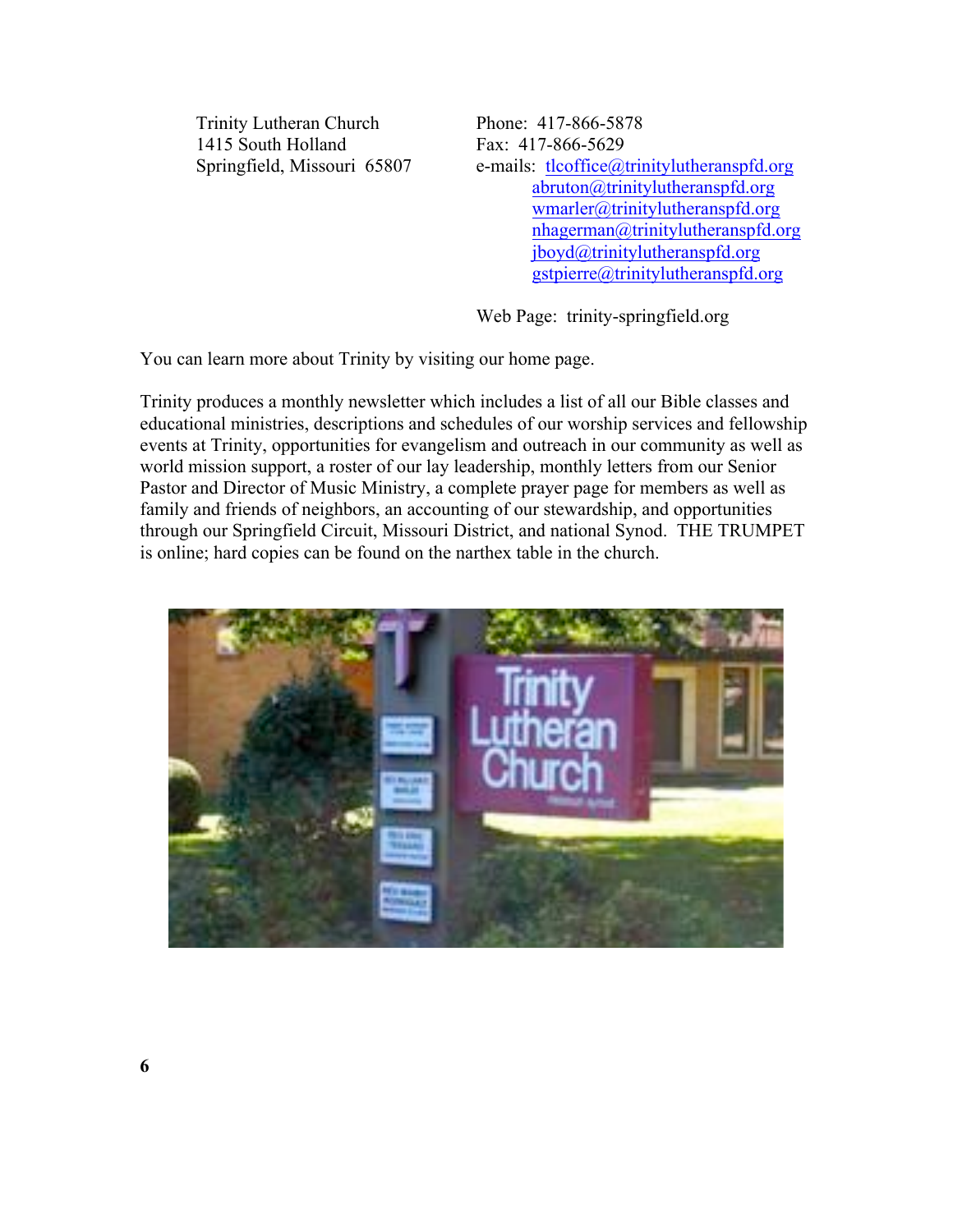**The Didache (Teaching of the Twelve) was the Christian book/manual used as early as the second century, A.D., to catechize (**to teach doctrine with the goal of making a new disciple of Christ**) those who came or were brought to the Church as visitors and prospects for membership. It was a systematic treatment of the teachings of Jesus of Nazareth, who trained His own chosen apostles that His doctrine would be the foundation of the Church He established:**

*Jesus came to them and said, "All authority in heaven and on earth has been given to Me. Therefore, go and make disciples of all nations, baptizing them in the Name of the Father and of the Son and of the Holy Spirit, and teaching them to obey everything I have commanded you. And surely I am with you always, to the very end of the age.* **Matthew 28:18-20** 

**For three years Jesus' twelve disciples had received His divine instruction and training. After His resurrection on Easter, Jesus met them and "***opened their minds so they could understand the Scriptures,***" referring to the prophecies about the coming Messiah (**savior**) that were included in the Hebrew Scriptures (the Old Testament) Luke 24:45** 

**The first Christians confessed that Jesus of Nazareth was the incarnated Son of God whose life, death, and physical resurrection from death was the mission of salvation for humanity. They also believed and taught that He had gone back to heaven, from where He would rule the world and its history, even as His mission to save people continued through His Church. The words He spoke and taught were not only viewed as absolute Truth, but as words still spoken in the world with power to make things happen according to His will. Through His Word--the Church called it the Gospel (good news!)—individual people, one by one, would be converted to and preserved in a faith that led to eternal life. These first Christians at Jerusalem. . .**

*devoted themselves to the apostles' teaching and to the fellowship, to the breaking of bread and to prayer.* **Acts 2:42**

**Those who heard the Christian Gospel and wanted to join the Church were thoroughly instructed in these basic teachings before being baptized and brought into communicant membership. The Didache appears to have been a tool used in this teaching process. Its instructions also included guides on the administration of Baptism and The Lord's Supper, on the Divine Service (what Americans often call the worship service), information about the Church itself and the office of the public ministry (pastors), and instruction in daily Christian living.**

**Another New Testament term used for teaching the Christian faith is** *"catechesis"***. This word implies a life-long learning process, a way of life. Indeed our study here is merely a brief introduction to precious topics of Christian Truth that do lead to a lifetime of study and meditation!**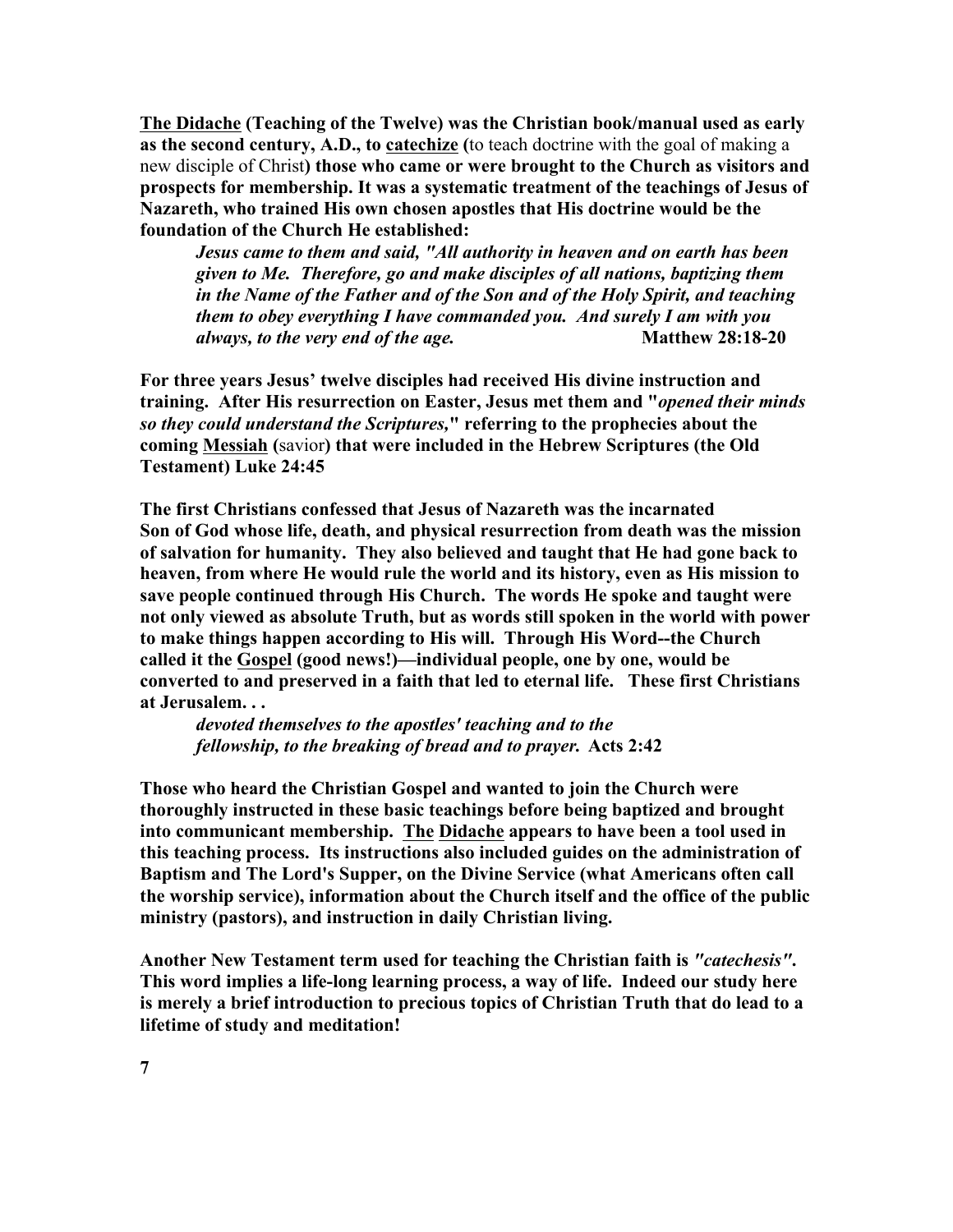**Throughout church history various "***catechisms"* **(books of doctrinal instruction by systematic arrangement of topics) were written and used. Dr. Martin Luther's reformation of church doctrine and practice in the sixteenth century restored catecheses as a primary task and focus of the Church's ministry. His Small Catechism was written for children to memorize in order that they would internalize the basic teachings of the faith. His Large Catechism was written for adults (especially parents) to learn Christian doctrine in order to become instructors for their children.**

**In FIRST CLASS, each student will receive a new Small Catechism that can be used as a reference for what is being taught in the course, but also as a daily prayer book. FIRST CLASS is a series of presentations and discussions of the most basic teachings of the Bible, which are the foundations of Christian faith. Yet even though these are identified as the basic teachings, they are, nevertheless, the most significant questions and issues facing human beings in this life, often known in philosophy and history as the "great existential questions of life."** 

**FIRST CLASS is also a very practical course, as we study topics like Christian worship, marriage and family life, vocation, and the Christian daily life in the contemporary culture.** 

**Each lesson will be posted in written form on the Trinity home page, www.trinityspringfield.org. By topic name, you can request these lessons to be sent to you as needed. Hard copies of all lessons a participant might miss are also available upon request.** 

**If you are a visitor or guest at Trinity, whether attending FIRST CLASS for confirmation, review, or just out of curiosity, by registering for the class, you become an extended member of the Trinity family, and we welcome you!**

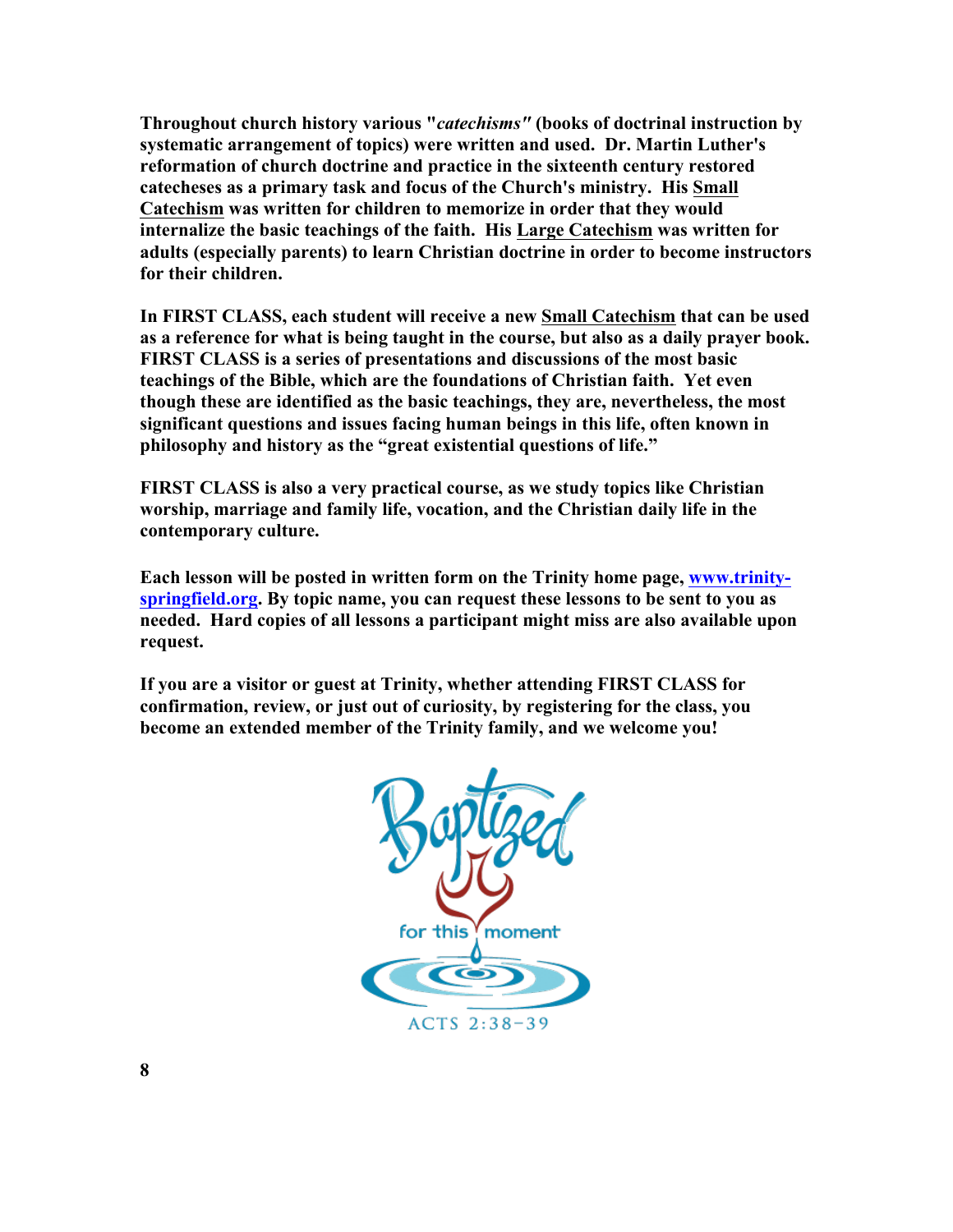# SCHEDULE OF TOPICS

| Module      | Topics                                                  |
|-------------|---------------------------------------------------------|
| One         | Registration Orientation to the Course                  |
| Two         | The Existence of God & Creation: The Mystery of Origins |
| Three       | Humanity: The Anthropological Mystery                   |
| Four        | Jesus the Christ: The Christological Mystery            |
| Five        | The Gift of Eternal Life: The Soteriological Mystery    |
| $\rm {Six}$ | The Christian Life: The Holy Spirit and the Church      |
| Seven       | The Means of Grace: Baptism                             |
| Eight       | The Means of Grace: Holy Communion                      |
| Nine        | Truth: The Epistemological Mystery                      |
| Ten         | Worship: The Divine Service                             |
| Eleven      | Death and Afterlife: The Eschatological Mystery         |

## **How To Begin First Class**

- **1. Register for the class online or by phone (see contact info above)**
- **2. You will need a Bible (if you need to purchase a Bible, please indicate when you register that you need a new Bible, and we will help you acquire one) and all students will receive Luther's Small Catechism (new 2017 edition). Indicate whether you are a student who is already or can visit Trinity and would be able to pick up your catechism on campus; or if you need to have the catechism delivered to you. We will respond.**
- **3. When you have these two resources, go online and begin your study by accessing First Class: Module One. When you complete each module, send your finished product to Senior Pastor Marler. At this point you will be working with one or both of our pastors until completion of the process.**
- **4. If at completion, you desire to be confirmed, an interview meeting with Trinity's pastors will be scheduled to prepare you for membership.**
- **5. Before, during, upon completion, and anytime, please feel free to communicate and bring any questions to our pastors.**
- **9**

#### **Other Information**